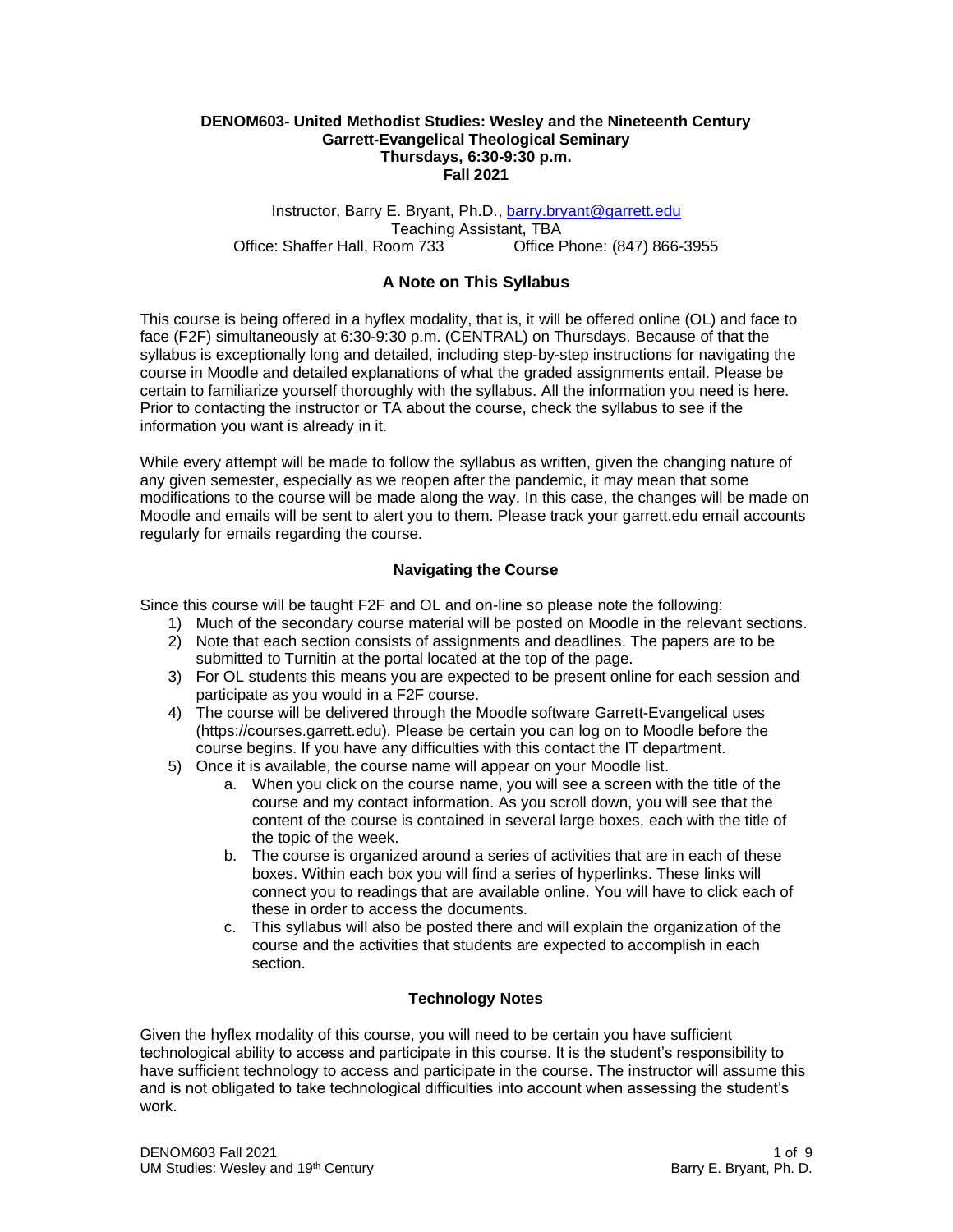## **Minimum technological requirements**

- Web Browser You will need the latest version of the web browser you are using (Internet Explorer, Firefox, Safari, Google Chrome, etc.). Note that not all browsers work equally well with Moodle, so you may need to experiment with them if you have difficulty using all the functions on the site. (I use Firefox and have never had issues.)
- Operating System In order to use the latest browser, you will need to have an operating system (Windows, Mac OS, etc.) that is up to date enough to handle it. Please be certain you have such an operating system.
- Internet Connection You will need a high-speed internet connection that is sufficient to run streaming video with no difficulty. Usually cable and dsl connections can do this. Dial up cannot. If your home internet connection is not sufficient to provide this kind of connection, you will need to find access to a computer that does have this connection.
- Hardware Bear in mind that you will need sufficient computing power in terms of memory, speed, audio, and video for the different aspects of this course to work well. Make certain that you have all of these in place so that you can run the necessary software and fully participate on-line.

# **Academic Policies**

All students are required to abide by the academic policies detailed in the Academic Handbook for the current academic year. The following policies are of particular importance to the successful completion of one's coursework:

## **Writing**

- **Academic integrity and plagiarism:** (See 19-20 Handbook, 12, 78-83) All professors are required to respond to all suspected incidents of academic dishonesty, especially plagiarism. Repeated incidents of plagiarism or academic dishonesty may result in dismissal from the school.
- **Writing and citations:** The Turabian Manual for Writers and the Chicago Manual of Style footnote/bibliography format provide the standard formats for all introductory courses. Basic information on these formats is available online here. In advanced courses an instructor may require another style guide appropriate to the discipline (such as APA). (19-20 Handbook, 84)
- **Writing Support:** The Writing Center at Garrett-Evangelical offers programs to support all students' theological research and writing. See https://www.garrett.edu/studentlife/student-services "Writing Center" for more detailed information.

# **Attendance and Class Participation**

- **Inclusivity/Diversity:** The basic commitments of the seminary to mutual love and searching for the truth in Christ lead to a principle that in the classroom and in course assignments, persons are always to be respected and ideas are to be freely discussed. All participants in the teaching-learning process have an obligation to honor and respect varying perspectives on relevant issues. (See 2019-2020 *Handbook,* 9)
- While this is an online course and attendance in the usual sense can't be measured when you log into Moodle for work this can be noted. If your presence on Moodle is not noted this will be seen as a "red-flag" and you will be contacted to make sure that things are okay. We are in the middle of a pandemic.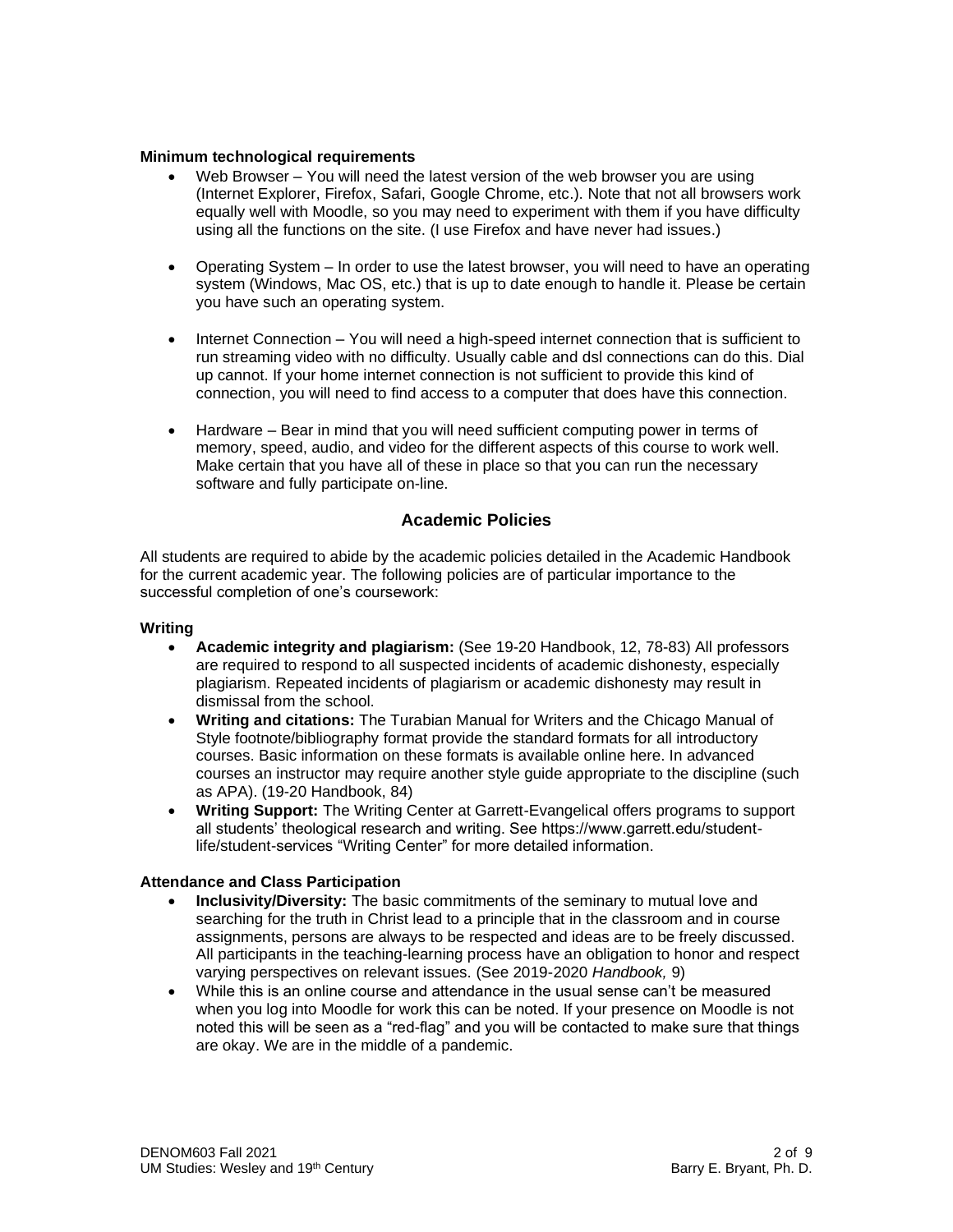## **Academic Accommodations**

- Student accommodations for documented conditions should be developed and requested before the beginning of the semester. See the Accessibility, Special Needs, and Disabilities policy and process set out in the Academic Handbook (19-20 Handbook, 12). Such accommodations are developed in consultation with the Registrar.
- **Extensions:** For Masters students, extensions, if granted, are normally for four weeks following the last day of class in spring and fall semesters or the final due date for coursework for January and summer terms. Extensions may not exceed three months following the end of the term. (*19-20 Handbook*, 20)

# **Course Policies**

1. **Excellence in Writing**: Even though this is an UM Studies course, everything you have learned about good writing style still counts! Obtuse or inelegant writing in your essays will be reason for a reduced grade. If you need help with your writing, please contact the instructor.

2. **Intellectual Virtue**: We are striving not only to learn about a subject, but to sharpen our abilities to think critically. To do this, we must practice intellectual virtue by being open-minded, straightforward and thoughtful in our spoken and written work. We show our Christian scholarship not only by considering issues and questions that are central to our faith, but by being careful and respectful in our treatment of the authors of our texts, the ideas we discuss, and the thoughts of our fellow classmates.

3. **Late Work**: Late work without the instructor's written permission (via email) is not accepted in this course.

# **Course Description**

This course is designed to provide students with an opportunity to become knowledgeable about the origins of the Wesleyan tradition and its expressions in the United Methodist Church. It explores the roots of the movement in the Anglican Church and the Wesleyan Revival of the 18th century, the history of the institutional and theological development of American Methodist/Evangelical United Brethren tradition through the 19<sup>th</sup> century. Particular attention will be given to the issue of slavery.

## **Course objectives**

By the end of the course, the student should have a better understanding of the following:

- $\triangleright$  the sermons of John Wesley
- $\triangleright$  the hymns of Charles Wesley
- $\triangleright$  the Methodist heritage and tradition
- $\triangleright$  the diverse streams of tradition that feed into the United Methodist Church
- $\triangleright$  the process and development of the Methodist/Wesleyan doctrinal heritage in the United **States**
- $\triangleright$  The role that race has played in the development of Methodist history and polity

# **Required Reading**

# **Course Requirements**

Heitzenrater, Richard P. Wesley and the People Called Methodist. 2<sup>nd</sup> edition. Nashville: Abingdon, 1995. ISBN 142674224X, \$30.00.

Chilcote, Paul Wesley. *Early Methodist Spirituality: Selected Women's Writings*. Nashville, Tennessee: Kingswood Books, 2007.

Outler, Albert C. and Richard Heitzenrater. *John Wesley's Sermons: An Anthology*. Nashville: Abingdon, 1991. ISBN 978-0687204953, \$28.00. (These are available online in various forms. You may want to get the list of sermon titles from table of contents and download them for free.)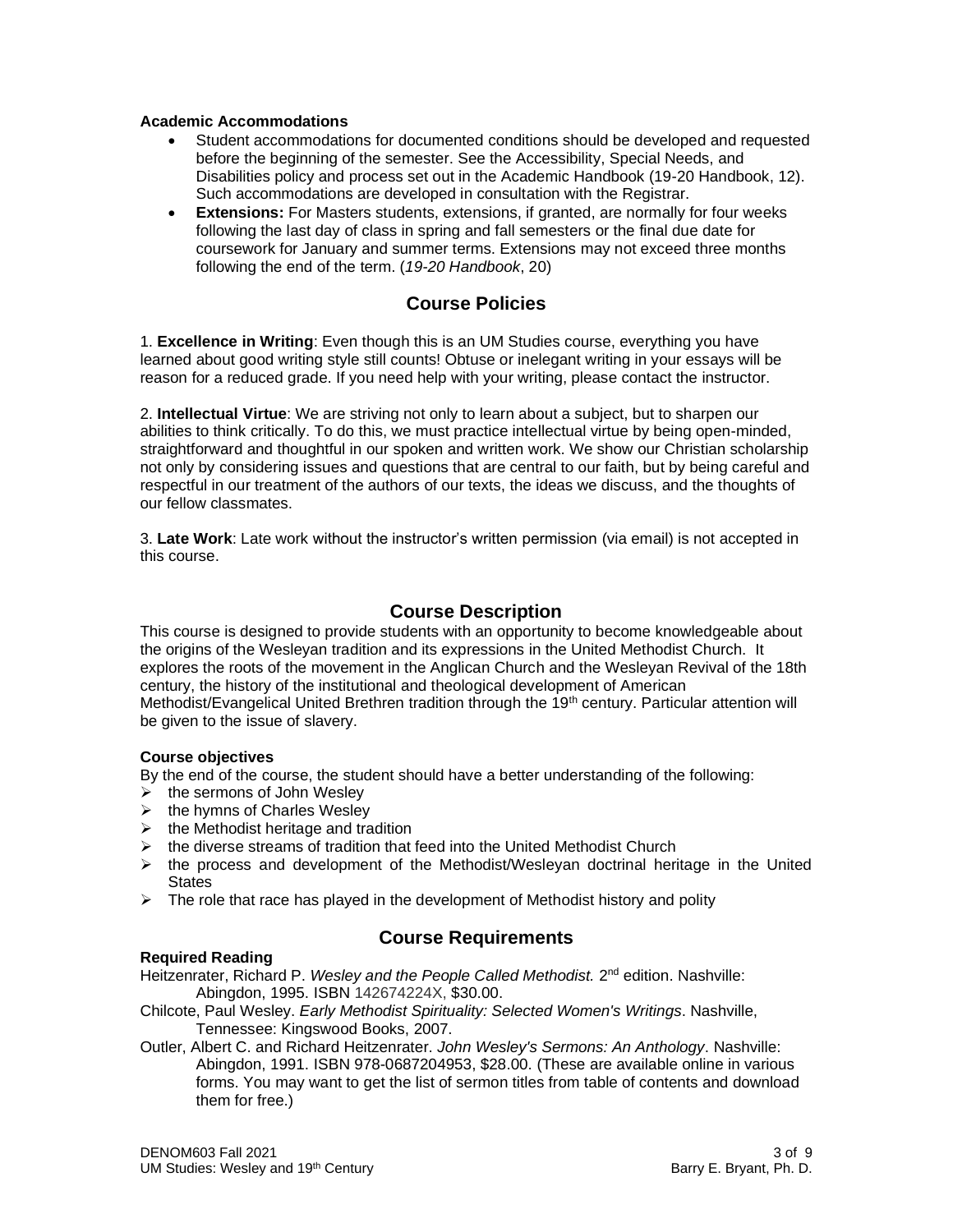- Richey, Russell E., Kenneth E. Rowe E. Rowe, and Jean M. Schmidt M. Schmidt, eds. *The Methodist experience in America, Volume II: Sourcebook*. Nashville: Abingdon Press, 2000. ISBN 0687246733, \$54.99.
- Runyon, Theodore. *The New Creation: John Wesley's Theology today*. Nashville, TN: Abingdon Press, 1998. ISBN 068709602, \$27.99.
- *By Water and the Spirit: A United Methodist Understanding of Baptism*. [http://www.gbod.org/worship/articles/water\\_spirit/](http://www.gbod.org/worship/articles/water_spirit/)
- *This Holy Mystery: A United Methodist Understanding of Holy Communion* <http://www.gbod.org/worship/thisholymystery/default.html>

# **Required Writing**

1. The student will be required to read and outline each of the sermons listed in the Outler/Heitzenrater *Anthology.* **Be sure NOT to cut and paste. Paraphrase and summarize!** The sermons will become the theological foundation for future dialogue as we trace the tradition and the substance of the final paper. The outline should contain the following: sermon title; date preached; the main theological themes (e.g. grace, nature, sin, nature of humanity, nature of God, etc.); a succinct one or two sentence summary of the sermon; and a **paraphrased** outline of the main points and sub-points. Each sermon should take less than one typed (single spaced, 12 pt. type) page and uploaded via Turnitin on the Moodle page for this class. A sample outline is found below along with a rubric. I know this is a great deal of work, but once you complete this assignment when you attend your BOOM interview you will be the authority on Wesley, unless someone is in the room who also took this course with me! It also provides most of the research necessary for paper #4. (25% of final grade).

2. Paper #1- Using Heitzenrater as your source, write a paper on the following: What was the mission of Methodism? What was the importance of conference, classes, and deeds to the connection of Methodism? How did these help to serve the mission of Methodism? In what ways did the mission change or reinforce Wesley's ecclesiology? This is to be more of a descriptive paper rather than a critical or analytical one. To be submitted at Turnitin on Moodle (1200 words, +-10%, 20% of final grade).

3. Paper #2- Write a book review on the Chilcote text. For a guideline on how to write a book review see, [https://writingcenter.unc.edu/tips-and-tools/book-reviews/.](https://writingcenter.unc.edu/tips-and-tools/book-reviews/) To be submit at Turnitin on Moodle (800 words, +-10, 10% of final grade).

3. Paper #3- Write a research paper using the primary documents in *The Methodist Experience in America* looking at the issues of racialization of the people of color. Based on these documents what were some of the issues surrounding racialization in the 19<sup>th</sup> century American Methodism? Be sure to analyze the material as to its social as well as theological content and cite examples in support of your case (1600 words, +-10%, 20% of final grade).

4. Paper #4- Using Wesley's sermons and the Runyon text, write a 2500 word research paper on Wesley's Scripture way of salvation, the new creation, and the role sacraments play in this journey, i.e. the way of salvation and its relationship to sacramental practice (25% of final grade).

Written assignments are to be submitted to Turnitin on Moodle according to due dates found there. Please note the following:

- 1. They must be in a Microsoft Word or compatible format.
- 2. They must be submitted before midnight on the due date.
- 3. **The file MUST EXACTLY be named using the following format**: StudentLastName\_FirstInitial\_DENOM603\_F21\_Paper# e.g. Bryant\_B\_DENOM603\_Paper#1 StudentLastName\_FirstInitial\_40674\_F21\_Outlines# e.g. Bryant\_B\_DENOM603\_F21\_Outlines 1-5

## **Supplementary Reading**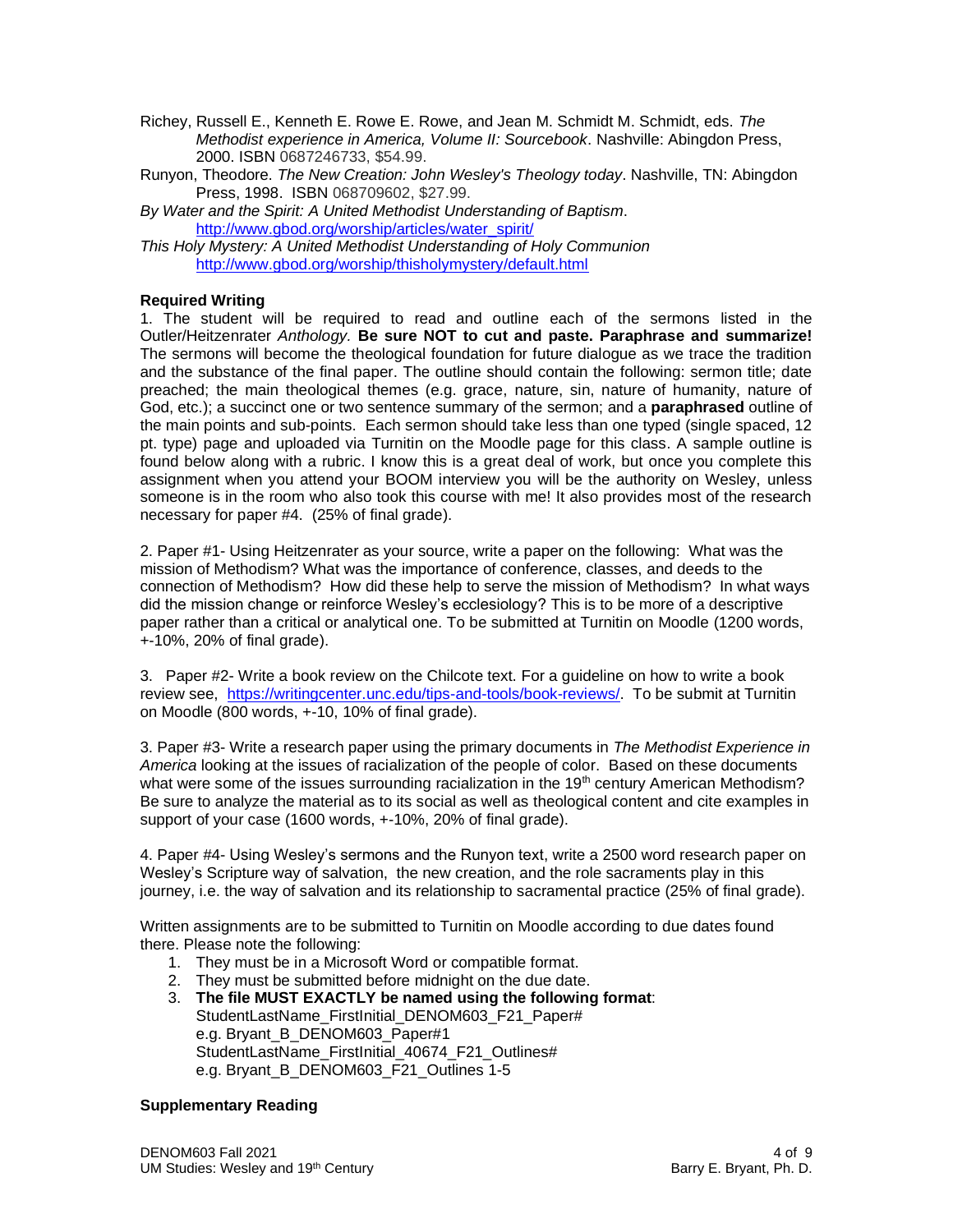- Auslander, Mark. *The Accidental Slaveowner: Revisiting a Myth of Race and Finding an American family*. Athens: University of Georgia Press, 2011.
- Carney, Charity R. *Ministers and Masters: Methodism, Manhood, and Honor in the Old South*. Baton Rouge: Louisiana State University Press, 2011.
- Danker, Ryan N. *Wesley and the Anglicans: Political Division in Early Evangelicalism*. Downers Grove: InterVarsity Press, 2016.
- Fuller, Paul. *Black Methodists in America: A Success Story of a Model Minority Group*. Baltimore, MD: Publish America, 2012.
- Jennings, Theodore W. *Good News to the Poor: John Wesley's Evangelical Economics*. Nashville: Abingdon Press, 1990.
- Jones, Scott J. *United Methodist Doctrine: The Extreme Center*. Nashville: Abingdon, 2002.
- Keller, Rosemary. *Spirituality and Social Responsibility*. Nashville: Abingdon, 1993.
- Klaiber, Walter and Manfred Marquardt. *Living Grace: An Outline of United Methodist Theology*. Nashville: Abingdon, 2001.
- Leclerc, Diane, and Mark A. Maddix. *Spiritual Formation a Wesleyan Paradigm*. Kansas City, Mo: Beacon Hill Press of Kansas City, 2011.
- McClain, William B. *Black People in the Methodist Church: Whither Thou Goest?* Nashville: Abingdon, 1984.
- Murray, Peter C. *Methodists and the Crucible of Race: 1930-1975.* Springfield, MO: University of Missouri Press, 2004.
- Noley, Homer. *First White Frost: Native Americans and United Methodism*. Nashville: Abingdon, 1991.
- Norwood, Frederick A. *The Story of American Methodism: A History of the United Methodists and Their Relations*. Nashville: Abingdon, 1974.
- Oden, Thomas C. *John Wesley's Scriptural Christianity: A Plain Exposition of His Teaching on Christian Doctrine*. Grand Rapids: Zondervan, 1994.
- Rack, Henry D. *Reasonable Enthusiast: John Wesley and the Rise of Methodism* (London: Epworth, 2002).
- Reiff, Joseph T. *Born of Conviction: White Methodists and Mississippi's Closed Society*. New York, New York: Oxford University Press, 2016.
- Richey, Russell E., Kenneth E. Rowe E. Rowe, and Jean M. Schmidt M. Schmidt. *American Methodism: A Compact History*. Nashville: Abingdon Press, 2012.
- Roberts, Garry. *Massacre at Sand Creek: How Methodists Were Involved in an American Tragedy.* Nashville: Abingdon Press, 2016.
- Roy, Richard. *19th century global expansion of Methodism: what motivated missionaries*. Booragoon, Australia: Mount Pleasant Baptist Community College, 2013.
- Ruth, Lester. *A Little Heaven Below: Worship at Early Methodist Quarterly Meetings*. Nashville: Kingswood, 2000.
- Schmidt, Jean Miller. *Grace Sufficient: A History of Women in American Methodism, 1760-1939*. Nashville: Abingdon, 1999.
- Tucker, Karen B. Westerfield. *American Methodist Worship*. New York: Oxford, 2001.
- Weber, Theodore R. *Politics in the Order of Salvation: Transforming Wesleyan Political Ethics.* Nashville: Abingdon, 2001.

## **Bibliography**

For a more comprehensive bibliography of Methodist material please consult the following: Rowe, Kenneth E. *United Methodist Studies: Basic Bibliographies*. 4th edition. Nashville:

- Abingdon, 1998. Online at<http://www.gcah.org/UMStudies.pdf>
- Jarboe, Betty. *John and Charles Wesley: A Bibliography*. Metuchen, NJ: Scarecrow Press, 1987.

## **Online Resources**

Care needs to be expressed when using online material. If you haven't found these sites already you might find them interesting and helpful.

<http://rylibweb.man.ac.uk/data1/dg/text/method.html> (The Methodist Archives, John Rylands Library, The University of Manchester. A good site with lots of links.)

<http://www.aamhc-umc.org/>(African-American Methodist Heritage Center)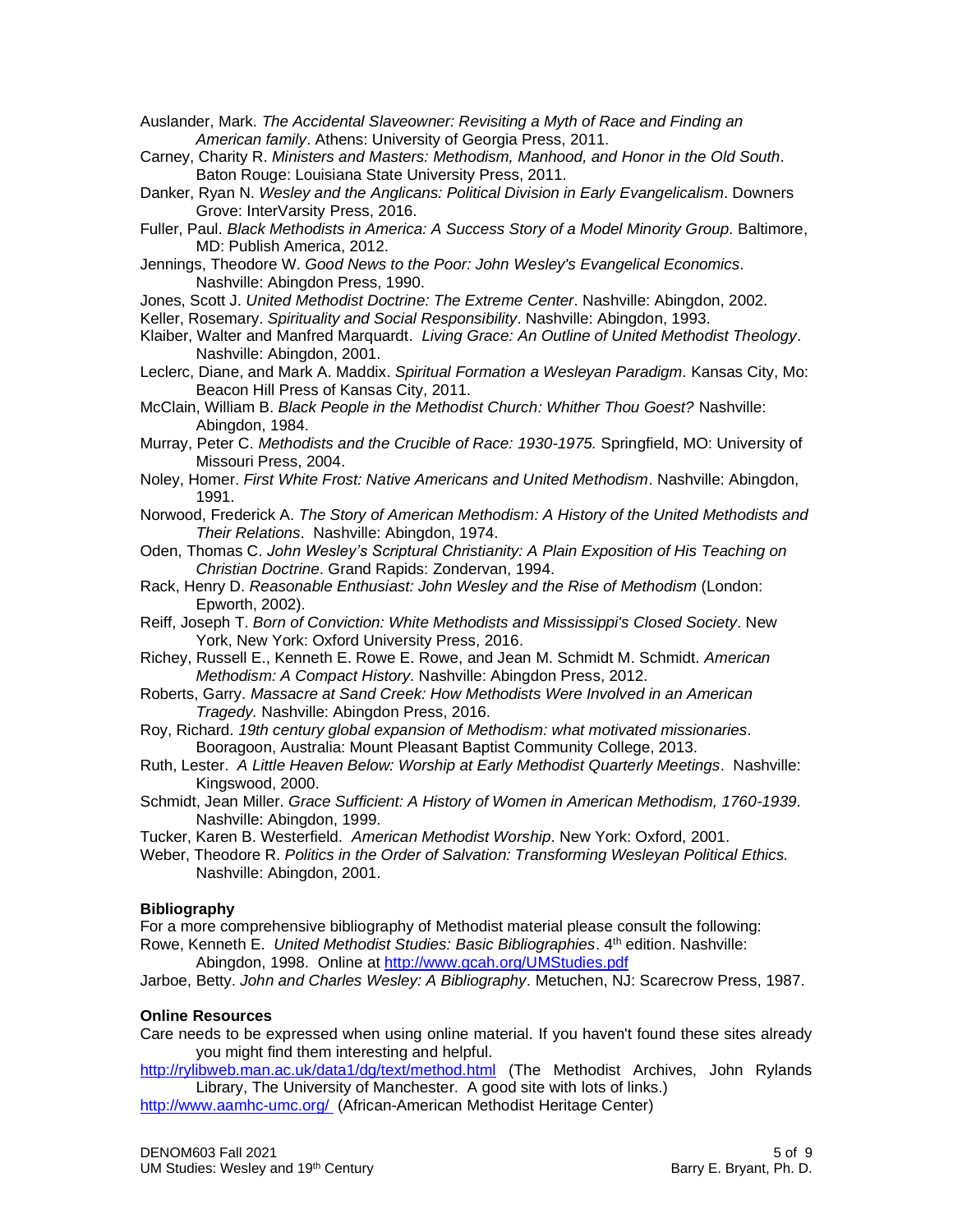<http://wesley.nnu.edu/index.htm> (The Wesley Center Online. It is possible to download some of Wesley's works here.)

<http://www.gcah.org/>(The General Commission on Archives and History)

<http://www.drew.edu/books/200Years/200UM/homepage.htm>(The Story of Methodism in America)

http://gbgm-umc.org/UMhistory/wesley/ (This the General Board of Global Ministry site. They have lots of material here on the Wesley family.)

|    | <b>Grading Scale</b> |      |      |       |      |
|----|----------------------|------|------|-------|------|
| A+ | 97-100               | 4.0  | C+   | 77-79 | 2.33 |
| Α  | 93-96                | 4.0  | C    | 73-76 | 2.0  |
| A- | $90 - 92$            | 3.67 | $C-$ | 70-72 | 1.67 |
| B+ | 87-89                | 3.33 | D+   | 67-69 | 1.33 |
| B  | 83-86                | 3.0  | D    | 63-66 | 1.0  |
| в- | 80-82                | 2.67 | D-   | 60-62 |      |

# **Proposed Class Schedule**

| , roposca olass concaalc<br><b>Class Dates</b> | <b>Lecture/Discussion Topics</b>                                                                                                      | <b>Class Assignments</b>                                                   |
|------------------------------------------------|---------------------------------------------------------------------------------------------------------------------------------------|----------------------------------------------------------------------------|
| 9 September                                    | CW Hymn: "And are we yet alive?"<br>INTRODUCTION:<br>Why are you United Methodist?                                                    | Heitzenrater, 1-96                                                         |
|                                                | A Look at the Literature                                                                                                              |                                                                            |
| 16 September                                   | CW Hymn: "O for a thousand<br>tongues to sing"<br><b>Connecting Points:</b><br><b>Reformation and Revolution</b><br>The Epworth Years | Heitzenrater, 97-180<br>Sermons 1-5, and "ON<br><b>PREDESTINATION"</b> due |
| 23 September                                   | CW Hymns: "And can it be that I<br>should gain" and "Where shall my<br>wondering soul begin?<br>The Three Rises of Methodism          | Heitzenrater, 199-323<br>Sermons 6-10 due                                  |
| 30 September                                   | CW Hymn: "Come, O thou traveler<br>unknown"<br>1744, Conference,<br>Connectionalism, and Controversy                                  | MEA <sub>2</sub><br>Sermons 11-15 due<br>Paper #1 due                      |
| 7 October                                      | CW Hymn: "Love divine all loves<br>excelling"<br>1784, The Christmas Conference;<br>The Beginnings of the AME                         | MEA2<br>Sermons 16-20 due                                                  |
| 14 October                                     | CW Hymn<br>1844, The Plan of Separation and<br>Uncivil War                                                                            | MEA2<br>Sermons 21-25 due                                                  |
| 21 October                                     | <b>Reading Days</b>                                                                                                                   | MEA <sub>2</sub><br>Sermons 26-30 due                                      |
| 28 October                                     | CW Hymn<br>African Methodism                                                                                                          |                                                                            |
| 4 November                                     | CW Hymn<br>Piety and Politics in 19th Century<br>Methodism                                                                            | MEA <sub>2</sub><br>Sermons 31-35 due<br>Paper #2 due                      |
| 11 November                                    | CW Hymn<br>Connecting Points in the 19th<br>Century                                                                                   | MEA <sub>2</sub><br>Sermons 36-40 due                                      |
| 18 November                                    | CW Hymn<br>Wesley and the Scripture Way of<br>Salvation                                                                               | Runyon, chs 1-2<br>Sermons 41-45 due                                       |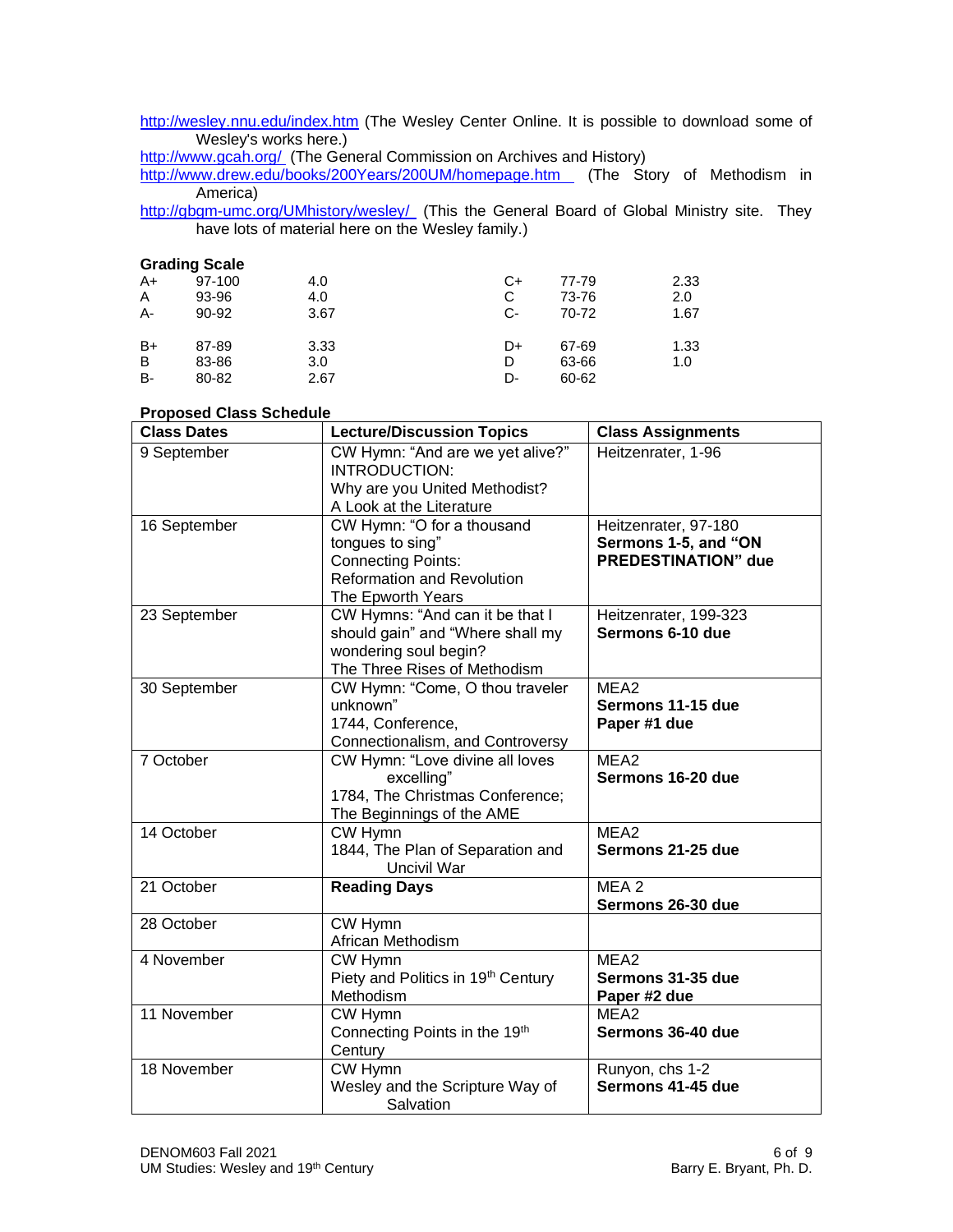|                      | The Sermons, Notes, Minutes and<br><b>General Rules</b> |                     |
|----------------------|---------------------------------------------------------|---------------------|
| 25 November          | Thanksgiving break. No class.                           | Runyon, chs. 2-4    |
|                      |                                                         | Sermons 46-50 due   |
| 2 December           | CW Hymn                                                 | Runyon, chs. 5-6    |
|                      | Conclusion of "The Scripture Way                        |                     |
|                      | of Salvation"                                           |                     |
|                      | Wesley and the Sacraments                               |                     |
| 14 December (reading | Table of Contents, Collection of                        | Paper #3 due, 12/14 |
| day make-up)         | Hymns (1780)                                            |                     |
|                      | The Hymns as Theology                                   |                     |

# **Grading Rationale for Sermon Outlines**

| <b>Score</b><br><b>Levels</b> | <b>Quantity of Outline</b> | Quality of paraphrasing in outlines                                        |
|-------------------------------|----------------------------|----------------------------------------------------------------------------|
| A                             | 450+ words per outline     | Excellent paraphrasing with less than 10%<br>similarity to original sermon |
| А-                            | 400-450 words per outline  | 11-15% similarity to original sermon                                       |
| $B+$                          | 360-399 words per outline  | 16-20% similarity to original sermon                                       |
| B                             | 330-359 words per outline  | 21-25% similarity to original sermon                                       |
| <b>B-</b>                     | 300-329 words per outline  | 26-30% similarity to original sermon                                       |
| $C+$                          | 270-299 words per outline  | 31-35% similarity to original sermon                                       |
| C                             | 240-269 words per outline  | 36-40% similarity to original sermon                                       |
| $c-$                          | 210-239 words per outline  | 41-45% similarity to original sermon                                       |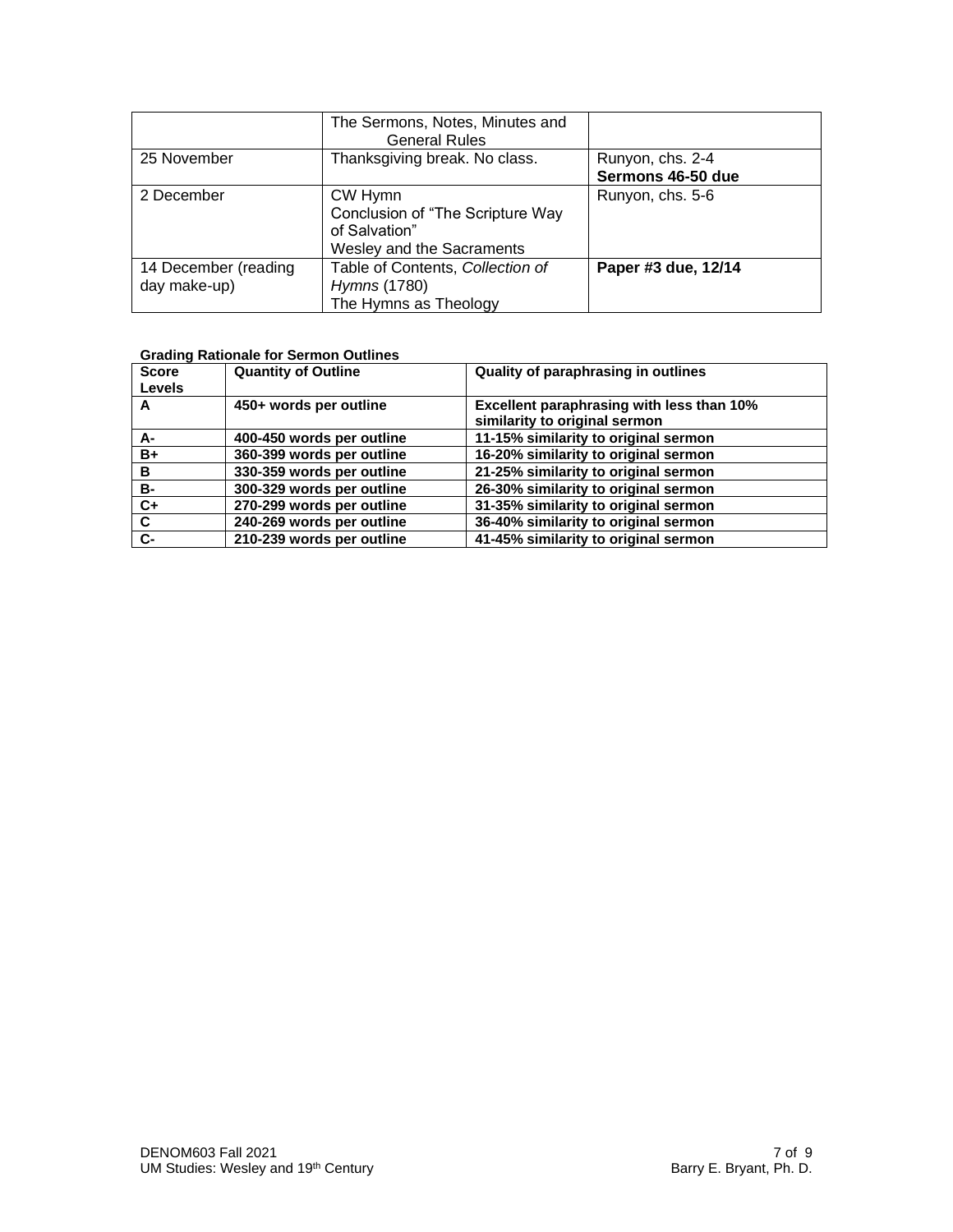# The Witness of the Spirit: Discourse II

#### Sermon # 11

## 1767

Theological Theme: Assurance

Summary: The testimony of the Holy Spirit, that we are children of God, is both *direct* and *indirect.* The argument against the idea of *direct* testimony of the Holy Spirit to our spirit is contrary to Christian experience and to Scripture.

- I. No one who believes Scripture can doubt the importance of assurance.
	- 1. Two dangers: Denial leads to religious formality; Failure to understand it leads to enthusiasm.
	- 2. Part of the grand testimony God has given the Methodists.
- II. What is the witness of the Spirit?
	- 1. The testimony given by the Spirit of God to our spirit that we are children of God.
	- 2. An inward impression of the soul, whereby the Spirit of God immediately and directly witness to my spirit that I am a child of God.
	- 3. Spirit works upon the soul by immediate influence that one is forgiven.
	- 4. The testimony of the Spirit is acknowledged by all [disputing] parties.
	- 5. No real testimony of the Spirit without fruit of the Spirit.
	- 6. Point in question is *direct* testimony of the Spirit.
- III. There is *direct* testimony of the Spirit.
	- 1. When our spirit is conscious of the fruits of the Spirit, it infers that we are children of God.
	- 2. Ye have received the Spirit of Adoption, whereby we cry Abba, Father.<br>3. The testimony of the Spirit of God must be antecedent to testimony of c
	- The testimony of the Spirit of God must be antecedent to testimony of our own spirit.
	- 4. Not only to children of God, but to all who are convinced of sin.
	- 5. Everyone who denies the existence of such [direct] testimony, denies justification by faith.
	- 6. Experience of the children of the world confirms the experience of the children of God.
- IV. Answers to objections
	- 1. This doctrine is founded in Scripture, therefore experience confirms it.
	- 2. A scriptural doctrine is no worse, though men abuse it to their own destruction.
	- 3. A fruit of the Spirit is the witness of the Spirit.
	- 4. Witness of the Spirit is important to profession of faith
	- 5. Spiritual gifts are not the same as bearing witness.
	- 6. Twofold witness of the Spirit guards against delusion.
	- 7. We can be tried to the point of failure to keep our filial confidence in God without the direct witness of the Spirit.
	- 8. None of the main objections weakens the evidence that the Spirit of God both *directly* and *indirectly* testifies that we are children of God.

(416 words)